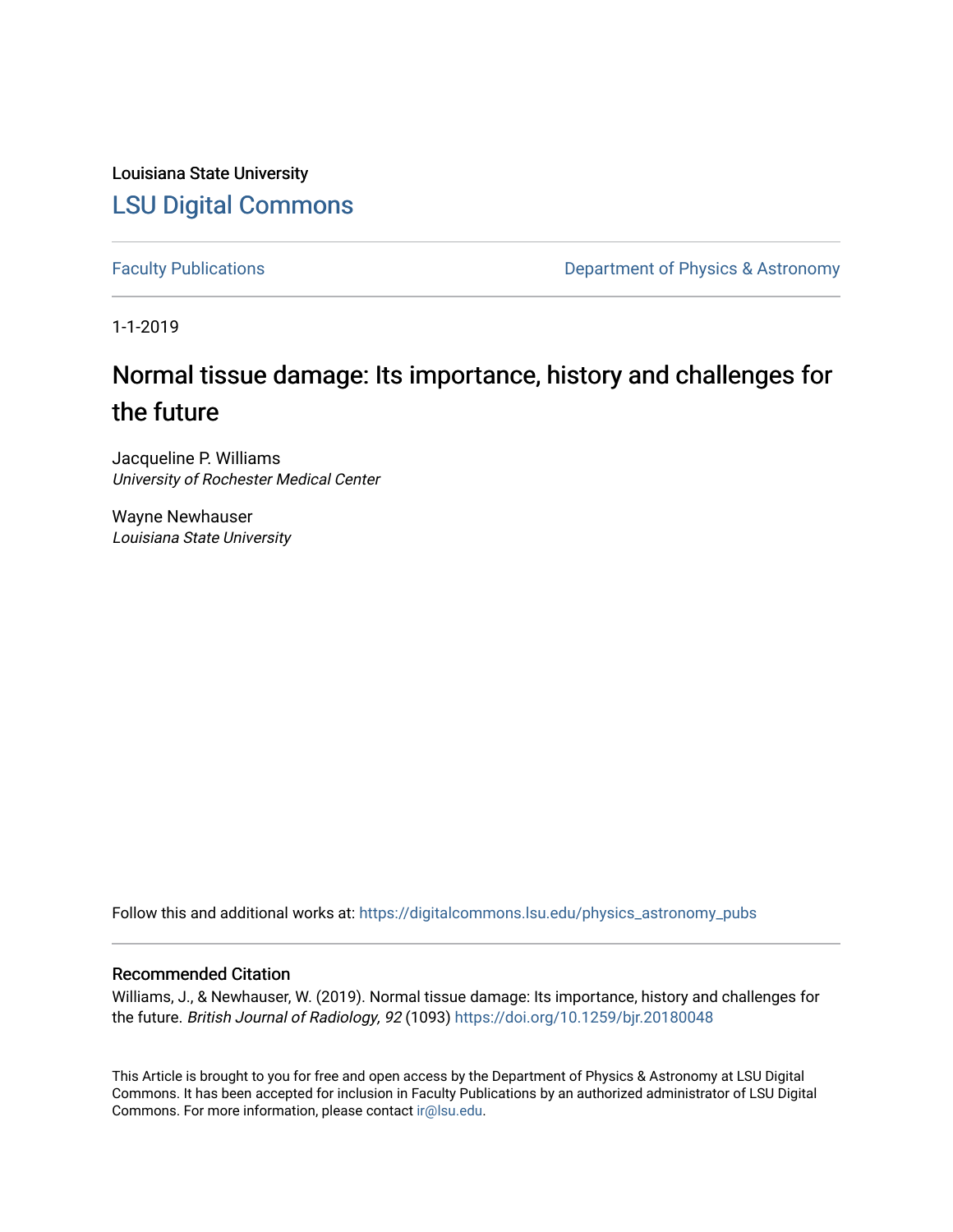#### *BJR*

Received: 05 January 2018 Revised: 28 March 2018  $\overline{\mathbb{R}}$  2019 The Authors. Published by the British Institute of Radiology

Cite this article as:

Williams JP, Newhauser W. Normal tissue damage: its importance, history and challenges for the future. *Br J Radiol* 2019; **92**: 20180048.

## **Pushing the frontiers of radiobiology: A special feature in memory of Sir Oliver Scott and Professor Jack Fowler: Review Article**

## **Normal tissue damage: its importance, history and challenges for the future**

#### **1 Jacqueline P Williams, PhD, FASTRO and 2Wayne Newhauser, PhD, FAAPM**

Accepted: 29 March 2018

1 Departments of Environmental Medicine and Radiation Oncology, University of Rochester Medical Center, Rochester, NY, USA <sup>2</sup>Department of Physics and Astronomy, Louisiana State University, Baton Rouge, LA, USA

Address correspondence to: Dr Jacqueline P Williams E-mail: *[jackie\\_williams@urmc.rochester.edu](mailto:jackie_williams@urmc.rochester.edu)*

#### **Abstract**

Sir Oliver Scott, a philanthropist and radiation biologist and, therefore, the epitome of a gentleman and a scholar, was an early Director of the BECC Radiobiology Research Unit at Mount Vernon. His tenure preceded that of Jack Fowler, with both contributing to basic, translational and clinical thought and application in radiation across the globe. With respect to this review, Fowler's name in particular has remained synonymous with the use of models, both animal and mathematical, that assess and quantify the biological mechanisms that underlie radiation-associated normal tissue toxicities. An understanding of these effects is critical to the optimal use of radiation therapy in the clinic; however, the role that basic sciences play in clinical practice has been undergoing considerable change in recent years, particularly in the USA, where there has been a growing emphasis on engineering and imaging to improve radiation delivery, with empirical observations of clinical outcome taking the place of models underpinned by evidence from basic science experiments. In honour of Scott and Fowler's work, we have taken this opportunity to review how our respective fields of radiation biology and radiation physics have intertwined over the years, affecting the clinical use of radiation with respect to normal tissue outcomes. We discuss the past and current achievements, with the hope of encouraging a revived interest in physics and biology as they relate to radiation oncology practice, since, like Scott and Fowler, we share the goal of improving the future outlook for cancer patients.

## **PRESERVING NORMAL TISSUE THROUGH FRACTIONATION—A BRIEF HISTORY**

The history of using fractionation as a regimen for delivering radiation dates back almost to its discovery in 1895. Although the use of X-irradiation as a treatment for cancer was begun within months of Roentgen's announce-ment,<sup>[1](#page-5-0)</sup> there was an almost equally fast appreciation of the profound detrimental effects that radiation can induce in involved normal tissues, leading to attempts to reduce this toxicity by spreading its administration over a more prolonged period of time.<sup>[2](#page-5-1)</sup> However, the seemingly more pressing goal of curing cancer led radiation practitioners to wage a philosophical and internecine war over the relative superiority of using multiple *vs* a few or single fractions. This battle continued until the 1930s, when the presentation of empirical clinical findings by Coutard demonstrated the benefits in normal tissues of, what was then termed, "protracted fractionation",<sup>[3](#page-6-0)</sup> with these revelations leading to an almost global move away from the use of large fractions. Ultimately, the combination of radiation's cytotoxic

effects in tumors, together with the improved normal tissue safety, has led radiation oncologists to provide treatment to millions of cancer patients, with approximately 50% of cases now receiving irradiation at some point during their therapy.<sup>[4](#page-6-1)</sup>

However, conventional fractionation regimens fail to completely eliminate the risk of normal tissue effects, which can span in levels of detriment from non-lethal end points, such as skin erythema and cognitive dysfunction, to potentially morbid diseases, such as radiation pneumonitis and radiogenic secondary malignant tumors. Acceptance of the risk for some level of normal tissue toxicity is seen when radiation oncologists use the concept of the "therapeutic ratio," which balances the probabilities of tumor cure against normal tissue injury to guide treatment designs. Interestingly, despite the cumulative and overwhelming volume of evidence in favor of conventional fractionation, there has been a persistent effort by some clinicians to minimize the number of delivered fractions, albeit while maintaining the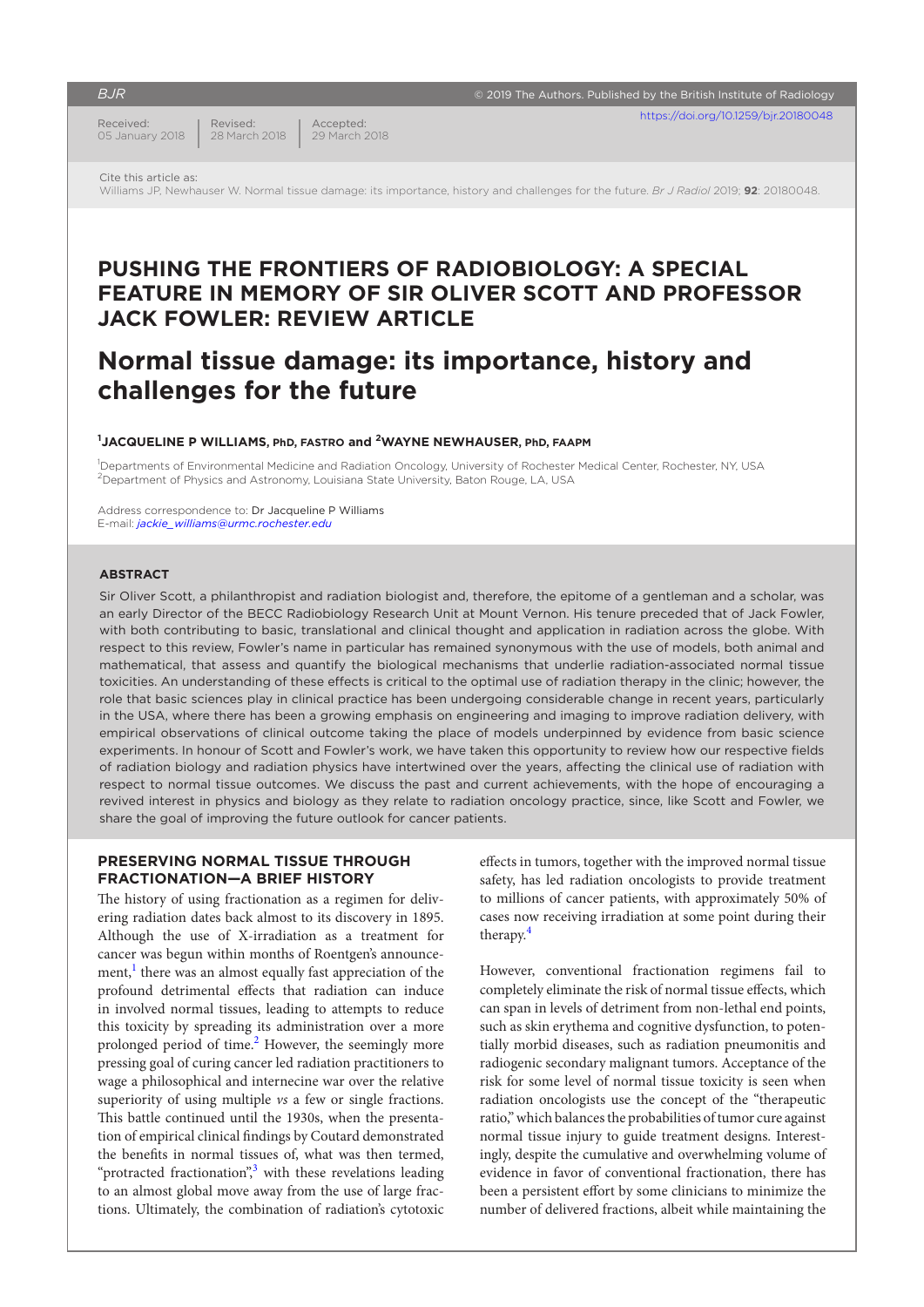tumoricidal outcome. Thus, in the late 1950s, we saw a physicist, Larsson, working in collaboration with a neurosurgeon, Leksell, develop the first gamma knife.<sup>[5](#page-6-2)</sup> This technology heralded the re-emergence of hypofractionation, with even greater interest being seen in the 1990s when Brenner and Hall, physicists from Columbia University, published their analysis of observational findings from prostate trials, suggesting that the α/ß ratio for prostate tumors was not the high dose normally associated with a radiation-responsive tumor.<sup>[6](#page-6-3)</sup> When this announcement was quickly followed by supportive observations from pre-START breast trials,<sup>[7](#page-6-4)</sup> radiation researchers were urged to find a biological justification for the use of hypofractionation.

### **NORMAL TISSUE DAMAGE MODELS— BIOLOGICAL AND MATHEMATICAL**

Surprisingly, the performance of supportive scientific studies has consistently lagged behind the clinical implementation of novel irradiation dose and timing regimens. Prior to the 1960s, few animal studies were performed using multifraction regimens other than the early French studies performed by Regaud and Ferroux on ram and rabbit testes, which were described in Hall's classic textbook,<sup>[9](#page-6-6)</sup> a canon for radiation oncology residents in the USA. Nonetheless, those that were undertaken confirmed the utility of fractionation as a means of sparing normal tissues from late, though not early, toxicities.<sup>[10,11](#page-6-7)</sup> However, during the 1960s, *in vitro* and *in vivo* laboratory techniques began to catch up with the clinical empirical observations. Radiation researchers, often working hand-in-hand with radiation oncology physician–scientists, became increasingly focused on deciphering the biological effects of radiation at the cellular and subcellular levels—not only in terms of cell death, but also with respect to repair mechanisms. Indeed, Fowler and his Gray Lab Research Group developed multiple *in vivo* models that were used to assess the radiation response in normal tissues, including a meticulous skin reaction system used in pigs and mice, $12-19$  as well as rodent models assessing responses in lung,  $20,21$  kidney,  $22$  bladder  $23-25$ and the gastrointestinal tract.<sup>26,27</sup> These studies were performed using single, split and multifraction doses, and the derived data from this group and others were used to develop various mathematical constructs $11$  that could potentially predict biological isoeffective responses in normal tissues and, therefore, provide a scientific justification for both conventional and altered clinical fractionation schedules.

It is important to note that the final solution of most, if not all, of these concepts is predicated on cell death as the major variable of interest, since that is the desired end point in tumors. Interestingly, although Fowler et al had proposed the linear–quadratic  $(LQ)$  model in the 1960s,  $28,29$  it was not until the 1980s, when Withers et al replotted isoeffect data using dose per fraction and demonstrated a differential between the response curves of acutely *vs* late responding normal tissues,<sup>[30,31](#page-6-15)</sup> that it became clear that tissues that consist of predominantly slowly proliferating tissues, such as brain, $32,33$  were more sensitive to changes in fraction size. Thus, the accumulation of biological data, clinical observations and mathematical modeling finally led to a full appreciation and scientific recognition that fractionated irradiation was, indeed, a means of sparing critical late tissues.

The formulae that were derived throughout this period, *e.g*. the LQ equation, Ellis' nominal standard dose,<sup>34</sup> and Barendsen's extrapolated tolerance dose,<sup>[35](#page-6-18)</sup> introduced the radiation world to terminology that, in essence, constrained the physical process of DNA damage and, by inference, its biological repair within arbitrarily applied mathematical constants, including α and ß. They also established such terms as *n*, the extrapolation number, which suggested the apparent necessity for a critical number of hits within each cell, and  $D_0$ , the rate of cell loss per Gy. As a result, since the late 1980s, radiation scientists and clinicians alike have worked under the overarching concept of early and late responding tissues, with, in many cases, the dose thresholds for late tissue complications defining clinical organ toler-ance and, therefore, radiation treatment design.<sup>[36](#page-6-19)</sup> The formulae were, in general, developed from findings made either *in vitro* or in the limited number of highly characterized animal models developed by Fowler and his peers, and then confirmed through clinical empirical observation. But in practical terms, the mathematical concepts provided clinicians with a means of quantifying and, therefore, predicting outcomes from fractionation schedules, particularly through the use of the LQ formulation popularized by Fowler and his peers. Indeed, Fowler elegantly described the necessary calculations needed to design a successful "altered fractionation" schema through the combined use of an estimation of tumor biological effective dose (BED), a late complications BED and an acute normal tissue BED, making up what he described as the "Seven Steps to LQ Heaven".<sup>[37](#page-6-20)</sup>

However, despite the availability of these mathematical tools and the accompanying and significant improvements made by radiation physicists in therapeutic delivery, problems with radiation-associated normal tissue effects continue to be seen in patients. Importantly, the overall increases seen in many tumor control rates has led to growing populations of cancer survivors, so that acute and, even more importantly, late toxicities that appear in normal tissues have started to take on greater importance. Long-term issues, such as cognitive dysfunction, cardiovascular disease, immune disruption, tissue remodeling, metabolic disorders and second malignant tumors, continue to haunt cancer survivors long after treatment has discontinued,  $38-47$ especially those treated at a younger age.<sup>48-57</sup> Unfortunately, with the majority of radiation-induced late outcomes, once such effects become symptomatic, mitigation and/or treatment strategies have proven to have limited efficacy. As a result, radiation oncologists have continued to explore treatment options, *e.g.* through the use of altered fractionation strategies, such as hypofractionation, with some promising results in terms of equivalent or reduced normal tissue toxicities compared to conventional fractionation outcomes seen in trials for brain, breast and pros-tate cancers.<sup>[58–60](#page-7-1)</sup> But application of Fowler's "Seven Steps" to the described regimens would suggest that these findings are anomalous, bordering on the unbelievable, with respect to the reported low levels of normal tissue effects.

So, what is happening? Are the physicists and engineers truly providing radiation oncologists with the means of significantly reducing normal tissue damage? The use of image-guided and intensity modulated therapies has undoubtedly increased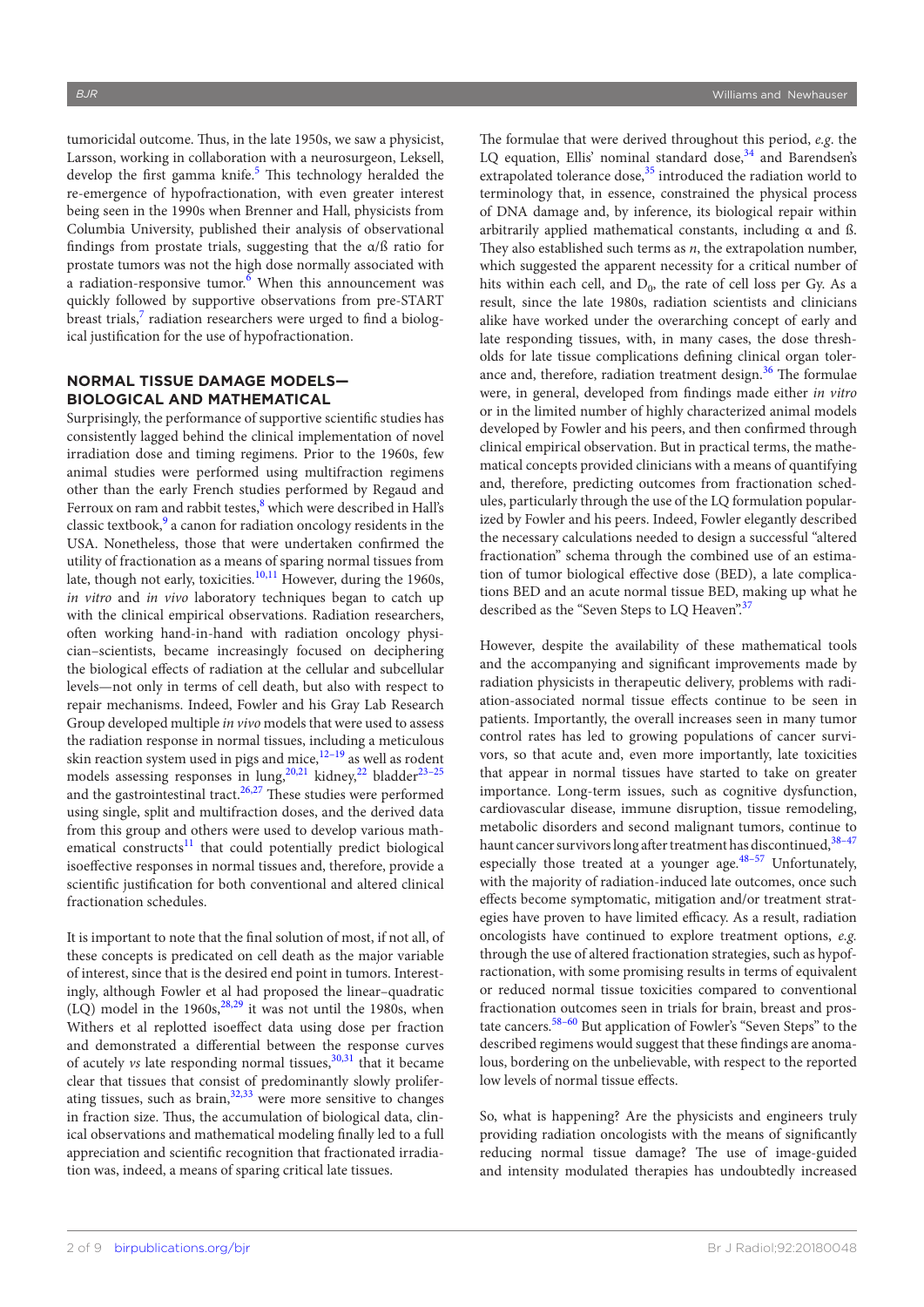the focus of imposed radiation damage within the intended target, the tumor, however, in many cases, using these newer approaches has come at the cost of increased exposure of normal tissues, albeit at a low dose. In fact, the patient's whole body can be bathed in low levels of unwanted stray radiation (about one 1/1000th of the therapeutic dose) that emanate as leakage from the treatment unit and scatter from the tumor. Given the time that it takes many late effects to become manifest, it remains currently unclear whether this low-dose "bath" is simply leading to a delay in toxicity onset, with unforeseen effects lurking over the horizon. Therefore, do radiation biologists have either the wherewithal or resources to provide a greater understanding of both tumor and normal tissue kinetics following radiation injury in the context of current clinical practice? And is such work needed in order to guide further innovation by the radiation physicists and, once more, provide clinicians with rational and scientific approaches in their search for more effective treatment paradigms?

### **NORMAL TISSUE TOXICITY FROM THE RADIATION PHYSICIST'S PERSPECTIVE**

The successes that have been derived from radiation physics are readily seen in the clinic in terms of improved tumor outcomes and a reduction in normal tissue reactions. Indeed, physicists have provided the means to deliver therapeutic radiation with millimeter accuracy, thereby reducing normal tissue exposures through improvements in treatment delivery and planning. However, conspicuous challenges remain, especially with respect to radiation-induced toxicities in normal tissues. The prevalence and diversity of late effects in normal tissues are evident from numerous epidemiology studies of patients who have received radiotherapy.<sup>61-63</sup> Despite this overwhelming evidence implicating radiation exposure as one of the primary risks associated with therapy-related late effects, we do not yet routinely calculate, estimate, measure, or report most normal tissue exposures, even though, from a technical perspective, routine calculations now appear feasible. Indeed, despite enormous sums of money being spent on equipment for normal tissue dose reduction, the medical record of a typical radiotherapy patient is devoid of reliable out-of-field exposure data.

How did this situation come to be? Interestingly, we find analogies in military theory. Perusing the respective literatures reveals the use of similar terminologies: we speak of the "war" on cancer, precision interventions, surgical strikes, targets, and collateral damage. Indeed, the similarities in approaches between the wars waged on cancers and on sovereign states are profound. In his book entitled "The Art of War", 8un Tzu, a soldier and scholar of ancient China, laid out the basic principles of war. Although Tzu's preferred strategy was prevention, when facing lethal threats where prevention was not feasible, he recommended using just enough force to accomplish the objective, thereby limiting collateral damage to the minimum possible amount, believing that this usually leads to a superior strategic outcome. Today, our military and cancer armamentaria are arbitrarily lethal, so that their application should require a greater consideration of their potential to cause collateral damage. However, now, as in ancient times, the neutralization of threats garners more attention than

the prevention of collateral damage, creating an imbalance in the therapeutic ratio.

The logic of this argument is strong and compelling for both kinds of "war". In both endeavors, the instinctual response clearly favors action leading to survival of the most immediate existential threat. Furthermore, procurement of any type of expensive equipment requires significant financial backing and, therefore, justification is usually based on positive arguments (*e.g.* suitability for purpose; potential for success) and not on negative detractors (*e.g.* uncertain outcomes; collateral consequences). Psychologically, we also are more prone to focus on our own beneficence (*e.g.* saving someone from certain death) rather than on some vague risk of the unintended harm our actions may cause decades hence. Taken together, it could be argued that that these reasons comprise a solid rationale to continue focusing most of our attention on controlling primary cancers. However, to do so would be wrong, since this ignores the long history of treatment advancement made through the collaborative efforts of radiation physicists, oncologists and biologists. Perhaps, the most practical and compelling reason to increase research on late effects is that it will almost certainly lead to better outcomes for long-term survivors, *i.e.* fewer and less severe side effects from radiation therapy. Another reason is the burgeoning population of long-term cancer survivors, a population projected to swell to 18.1 million in the USA by 2020, a 30% increase since  $2010^{65}$  $2010^{65}$  $2010^{65}$ Already, for some types of childhood cancer, second cancers cause more deaths than primary tumors,  $66$  with effects such as cognitive deficits,  $67,68$  cardiovascular disease  $69,70$  and skeletal abnormalities<sup>71-73</sup> causing profound and permanent detriments, limiting not only quality of life, but leading to long-term employment, insurance and care issues. $74$  Thus, even at the financial level, economists would point out that a reduction in the prevalence of late effects would reduce healthcare costs. Notwithstanding, ethical and, perhaps, even legal arguments could be made that healthcare practitioners have a duty of care to avoid any needless exposure of healthy tissues.

A first step toward avoiding such exposures is to understand the prevalence and risk of poor outcomes.<sup>[75](#page-8-3)</sup> Quantification requires more research in the form of long-term clinical trials with normal tissue effects as a primary end  $point; ^{76}$  unfortunately, even ignoring the low probability of such trials, the inherent delay in patient presentation of late toxicities means that it will be a long time, perhaps decades, before the results of such studies could be accumulated and analyzed with statistical certainly. Until then, it appears necessary to formulate parallel approaches, by expanding the scope of radiation treatment planning to include an assessment of risk of late effects. Currently, these risks are not routinely determined, mainly because radiation exposures to most of the normal tissues outside the treatment region are rarely calculated and recorded. Specifically, clinical treatment planning systems do not accurately calculate exposure, if at all, outside the high-dose "irradiated volume", where, indeed, the vast majority of second cancers ultimately appear.<sup>77,78</sup> New models and algo-rithms for such calculations are being developed.<sup>[79–81](#page-8-6)</sup> Importantly, the prospective adoption of such capabilities at only a few major cancer centers would dramatically accelerate collection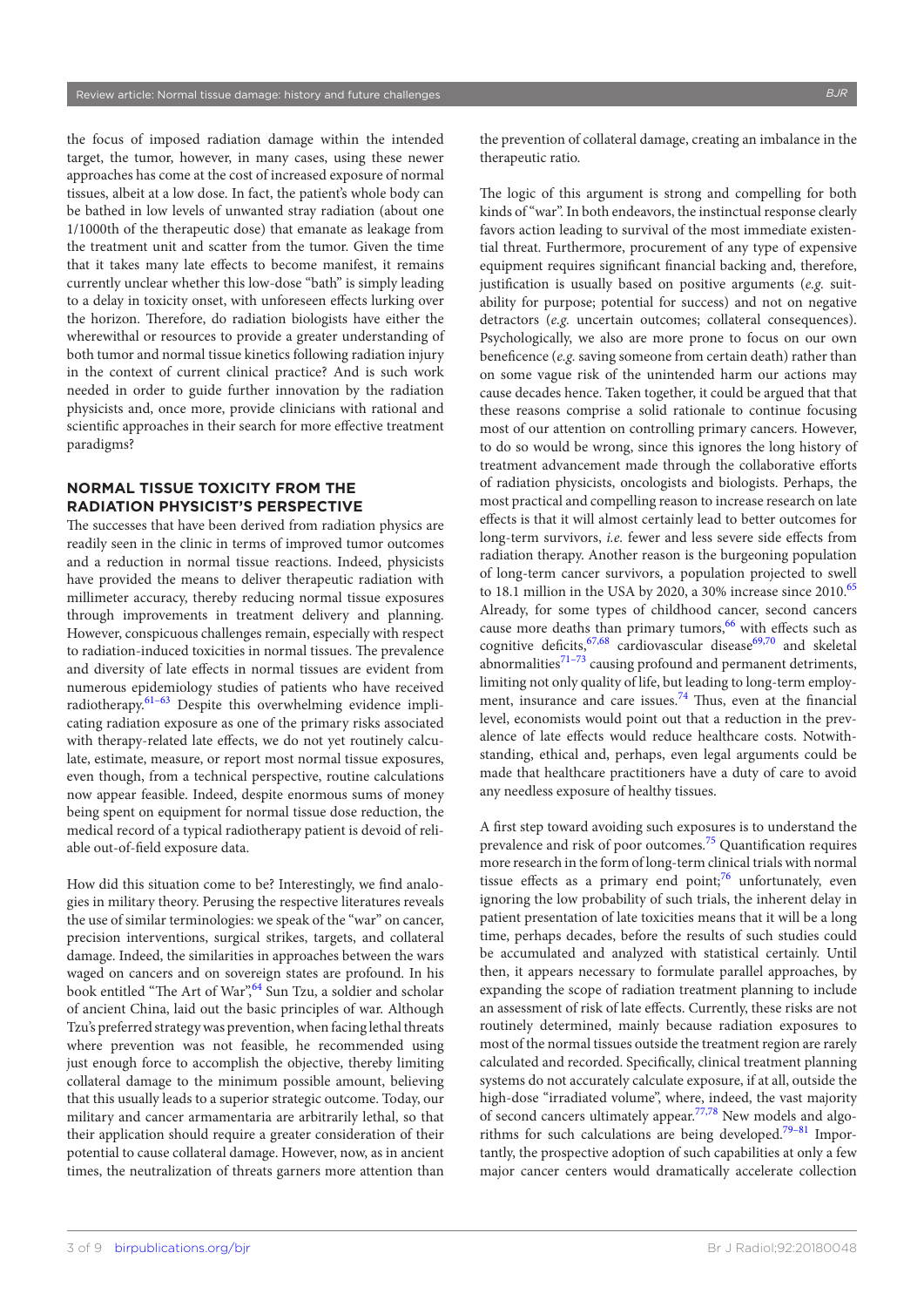of the high-quality dosimetry data that is needed to improve current radiation risk models.

Despite the projections for impact on cancer survivors suggesting that the duty of care should increasingly attend to managing risks of collateral damage, scientifically, the routine assessment of exposure and risk are conspicuous by their absence. Prior to the early 2010's, one could reasonably argue that the lack of this capability was justified by a combination of factors: modeling radiation exposures was difficult; stray exposures are deemed clinically insignificant; and the uncertainties in predicted outcomes are excessive. However, since that time, the ability to routinely assess exposures has become eminently more feasible for advanced technology radiotherapies, $80$  including proton- and photon-beam treatments and, indeed, has been implemented in non-clinical treatment planning systems. Although the uncertainties in predicting risks of a late effect for an individual patient remain relatively large, especially when the exposure includes neutrons, several studies now have shown that these uncertainties are manageable for comparing risks to the same patient from multiple candidate treatments.<sup>[82](#page-8-8)</sup>

In the broader context, the realm of normal tissue risk assessment has expanded rapidly in the past decade. The basic physics needed for exposure assessment is, for all intents and purposes, fully understood. However, much work is still needed to refine, generalize, and translate exposure models, as well as to integrate all of the necessary attending technologies (*e.g.* integration into the electronic medical record). $83$  Of the open scientific questions in this field, those in radiation physics will likely be answered sooner and more fully, necessarily so, since they are needed in order to characterize the physical parameters found in radiation biology and epidemiology studies, which are the more difficult and lengthy in nature. However, it remains to be seen if the radiation research and medical communities will revise their agendas to deal effectively with the increasing prevalence of radiation late effects. Indeed, history suggests that the significant progress that is needed to reduce collateral damage will be slow and difficult.

#### **NORMAL TISSUE TOXICITY FROM THE RADIATION BIOLOGIST'S PERSPECTIVE**

Radiation biologists (and biophysicists, such as Fowler) have contributed to the successes seen by their physics and clinical counterparts, by enabling a greater understanding of the biological effects of treatment parameters, such as dose and fractionation. However, as with the physicists, the biologists have failed in their goal to fully realize the beneficial potential of radiotherapy by focusing predominantly on deciphering the effects of radiation on tumors. As a consequence, our understanding of the effects of radiation treatment parameters on normal tissues continues to lag behind. It must be acknowledged that there have been chronic and significant limitations placed on bench scientists in this field. $84,85$  For example, the majority of *in vivo* studies make use of single doses—partly due to time (funding) constraints and the need to establish a robust end point—limiting the clinical relevance of their findings. Nonetheless, many funding agencies have shown little interest in covering the inherently more expensive fractionation studies, given the long periods of animal housing and care that are required and limited number of institutions that were capable and/or willing to provide the necessary radiation facilities for such work.<sup>[37](#page-6-20)</sup>

But another, possibly related, factor that may now be curtailing the application of radiation biology to the clinic is the increased insular mentality of its practitioners. As Fowler freely acknowledged, his work over the decades built on that of his predecessors and peers.<sup>[37](#page-6-20)</sup> However, nowadays, the competition for limited funding has led many laboratories to work in isolation, resulting in a loss of momentum and progress in normal tissue research. Indeed, the majority of work currently being performed in this field makes use of the same biological and mathematical models developed in the 1980s and 1990s. This is despite recurring national and international discussions as to the relevance of these models to the clinical situation, [86,87](#page-8-11) discussions that have encom-passed the applicability of many species to human pathology, [88,89](#page-8-12) the utility and relevance of inbred *vs* outbred *vs* genetically-modified strains, $90,91$  and the ability and accuracy of applying and extrapolating data derived from animal models to humans etc. For example, as with patients, heterogenic responses can be seen, even within inbred strains, with the timing and severity of events being strain, age, sex, dose and volume dependent.<sup>[92,93](#page-8-14)</sup> Valid arguments can be made to use larger animals that better predict human responses, such as rabbits, dogs, pigs, and sheep, however, the costs involved in using statistically appropriate numbers in terms of purchase and housing, as well as significant animal rights issues, have precluded the use of many of these species in most institutions. Finally, correlations to the clinic have been limited by not only the inability of most researchers to deliver small, clinically-relevant radiation volumes to animal models, especially rodents,  $94$  but also by a paucity of sufficiently refined imaging tools that can detect pathological changes in small volumes of tissue. This situation has begun to improve in the last decade through the development of small animal radiation research platforms $94$  and more refined imaging tools, such as microCT/PET and 2-photon imaging.

Despite these roadblocks, progress is beginning to be made towards a more thorough understanding of normal tissue radiation biology. Pathological and physiological radiation responses have been cataloged in animal models, [90,95,96](#page-8-13) with tissue and organ differences identified between models.<sup>[89](#page-8-16)</sup> Significantly, beyond the induction of immediate or acute cell death, the response to radiation injury in normal tissues is now seen as a highly complex series of events,  $\frac{97,98}{97,98}$  $\frac{97,98}{97,98}$  $\frac{97,98}{97,98}$  with the outcome, unlike that seen in the tumor, being only partially predicated on cell loss.<sup>[99](#page-9-0)</sup> In addition to the physiology and architecture of the injured organ, patient-relevant characteristics, such as age and sex, as well as radiation parameters, such as quality, dose and volume, also affect the induction and progression of normal tissue effects.<sup>99</sup> As a result, these effects are now considered by many to be the result of not only the immediate canonical reaction to cell loss, but also a chronic disruption in homeostatic conditions, resulting in the dysregulated wound response that characterizes radiation-associated diseases. $100-102$  The affected homeostatic conditions include, but are not limited to, immune status, vascular integrity, signaling (cytokine) milieu and oxidative stress levels, with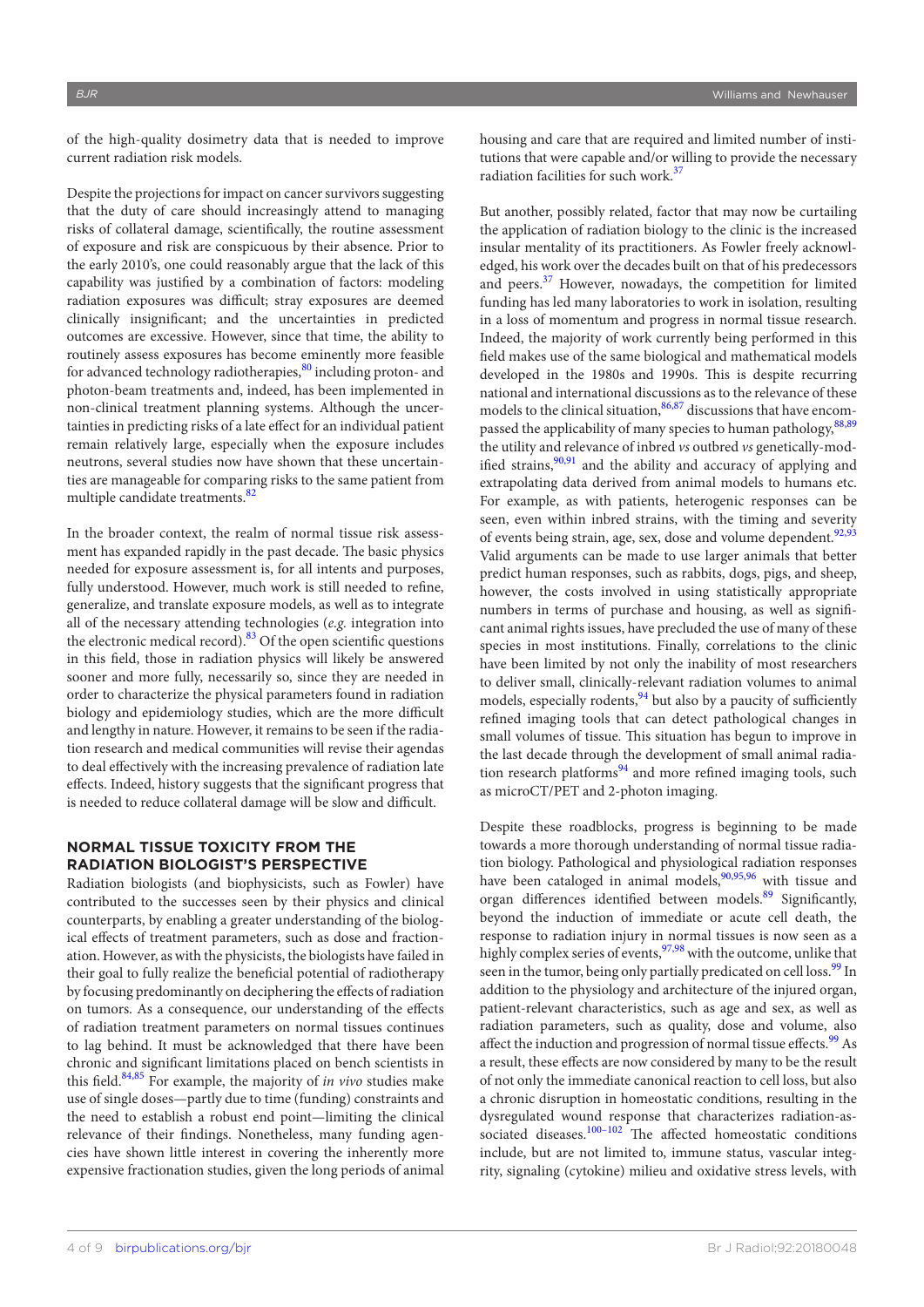disruption in any or all contributing to microenvironmental degradation and inhibiting the innate compensatory forces that normally terminate the injury response process.

Although the importance of each homeostatic process differs between organs due to the spectrum of functions and pathologies, it should be readily apparent that multiple and, likely, organ/tissue specific approaches are needed to prevent or treat such dysregulation. Interestingly, many of these same conditions that are induced by radiation in the normal tissues are present within the tumor microenvironment and are part of the survival apparatus that leads to tumorigenesis.<sup>[100,103,104](#page-9-1)</sup> This suggests that the two fields of tumor and normal tissue radiation biology overlap to a greater degree than has been appreciated to date and, furthermore, that care needs to be taken that the deliberate alteration of one microenvironment does not adversely affect the other in terms of treatment outcome. Indeed, much of the early work performed in tumors, such as that done in the area of the oxygen effect by Scott and others, $105-107$  may now find greater resonance with normal tissue researchers and suggest "new" avenues of exploration.

The significant increase in number of contributing factors that are known now to be involved in normal tissue radiation biology suggests that most, if not all, of the mathematical concepts used to date fail to adequately accommodate the potential range of involved pathways. Greater scrutiny is needed to characterize, both quantitatively and qualitatively, the roles played by the tumor and normal tissue microenvironments in the downstream responses to radiation therapy, assessing both independent and interactive conditions. Furthermore, the likely need for developing new animal models should include the combined regimens commonly used in the clinic.

#### **CONCLUSIONS**

Despite the progress that has been made in the use of radiation therapy as a treatment modality, to a certain extent, oncologists are still being faced with the fundamental components of the therapeutic ratio: developing treatment strategies that balance tumor cure against the risk of normal tissue injury. However, at the risk of oversimplification, it would appear that, until recently, although poor survival rates have tended to drive up prescribed doses in radiation therapy, malpractice lawsuits, certainly within the USA, have tended to drive them down. So, to which side of the therapeutic ratio should we lean? Currently, the competing legal and medical factors strongly govern the increase being seen in treatment doses. However, the growing cancer survivor population is increasingly demanding better outcomes, over and above a cure of their tumor, especially with regard to quality

of life issues. In order to respond, new approaches are needed that incorporate a reduction in normal tissue complication rates beyond those achieved through field size modulation. The advances being made across all scientific disciplines makes it clear that the successful interrogation of these complex radiation effects, including cognitive dysfunction, immune disruption, tissue remodeling etc. will require the incorporation of expertise from other, more specialized fields, such as neurobiology, immunology, vascular biology. However, although such an initiative should broaden the avenues of exploration and increase the probability of gaining a deeper understanding of radiation-induced normal tissue injury, care must be taken to ensure a mutual exchange of knowledge and training between disciplines, otherwise this approach may further dilute the currently limited resources available to radiation biology and physics researchers alike by diverting funds to better known and resourced scientists.

We firmly believe that, as in the past, strong collaborations between radiation biologists and physicists and other members from ancillary scientific disciplines will lead to new and improved means of treating cancer patients with higher efficacy and lower risk. However, to create these teams, greater investment will have to be made on both "sides" of the therapeutic ratio equation, and scientific integration needs to be encouraged between the involved disciplines. Examples of such avenues might include radiation biologists and oncologists working together, to firstly identify pre-treatment biomarkers that differentiate the downstream radiation responses of tumors from normal tissues, then working with physicists to target those cells through the use of current and emerging diagnostics and therapeutics, including imaging and nanotechnology delivery systems. To reduce the risks of late effects, such as secondary malignant tumors, the changes in current modeling paradigms being proposed by medical physicists<sup>[75](#page-8-3)</sup> might take greater account of the biological variables being identified at the genomic and proteomic levels, so that the potential for personalized treatment planning finally can be realized. However, such efforts will require a fundamental change in current thinking, not only by promoting increases in basic and translational funding opportunities, but also at the institutional level, through active encouragement of collaboration and innovation. Importantly, there needs to be a return to the overarching philosophy that was the foundation of the work performed by such as Fowler and Scott: that it is only when the various arms of radiation research work together, acknowledging and appreciating our respective contributions, that our community can truly rise to the challenge of improving patient outcomes, not only with respect to the treatment of their cancers, but assuring them a full and productive life thereafter.

#### **REFERENCES**

<span id="page-5-0"></span>1. Cosset JM. The dawn of radiotherapy, between strokes of genius, dramas and controversies. *Cancer Radiother* 2016; **20:**–595–600. doi:

#### [https://doi.org/10.1016/j.canrad.2016.08.](https://doi.org/10.1016/j.canrad.2016.08.123) [123](https://doi.org/10.1016/j.canrad.2016.08.123)

<span id="page-5-1"></span>2. Willers H, Heilmann HP, Beck-Bornholdt HP. One hundred years of radiotherapy.

Historical origins and development of fractionated irradiation in German speaking countries. *Strahlenther Onkol* 1998; **174**: 53–63.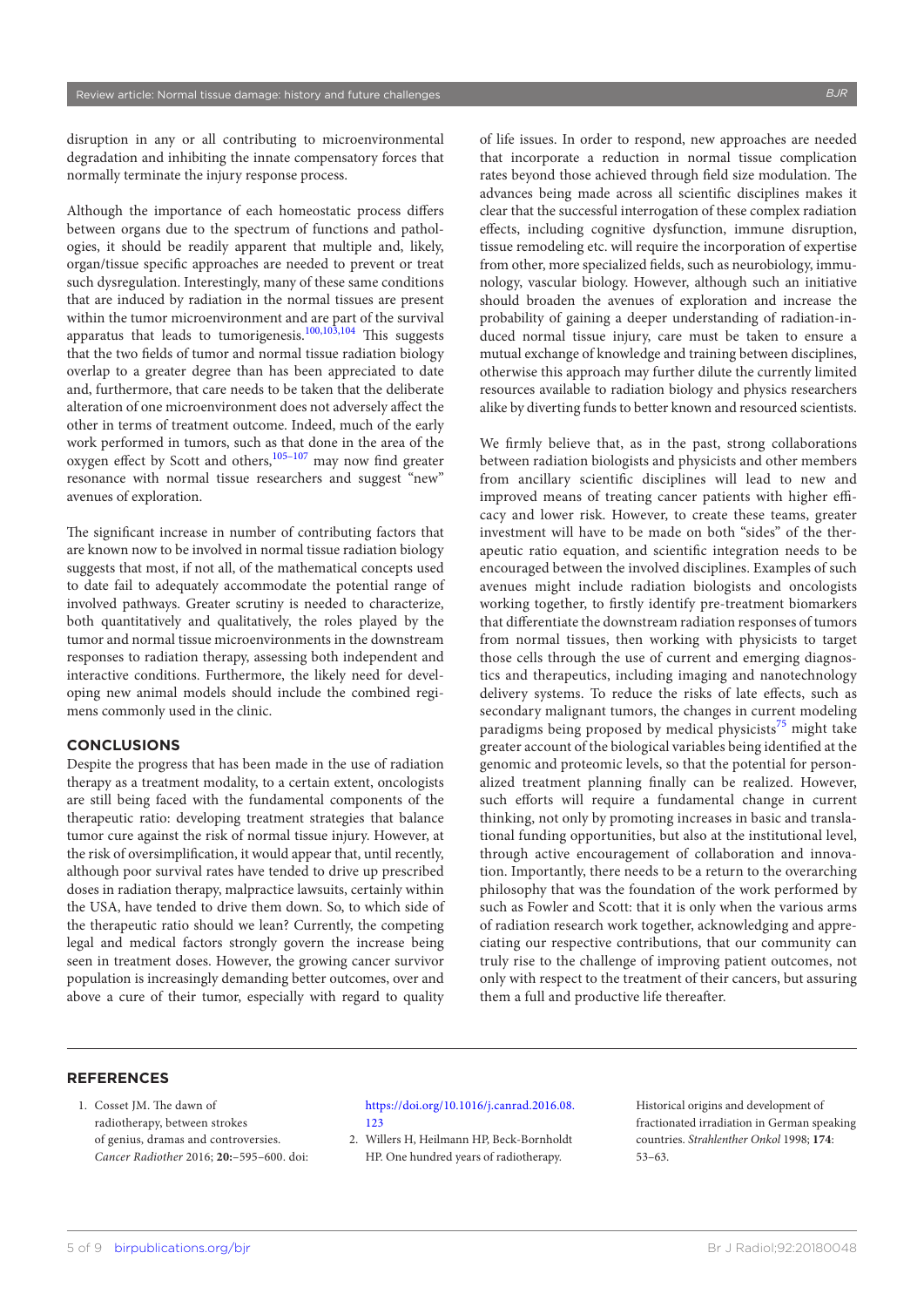- <span id="page-6-0"></span>3. Rosenthal DI, Glatstein E. We've got a treatment, but what's the disease? Or a brief history of hypofractionation and its relationship to stereotactic radiosurgery. *Oncologist* 1996; **1**: 1–7.
- <span id="page-6-1"></span>4. Baskar R, Lee KA, Yeo R, Yeoh KW. Cancer and radiation therapy: current advances and future directions. *Int J Med Sci* 2012; **9**: 193–9. doi: [https://doi.org/10.7150/ijms.](https://doi.org/10.7150/ijms.3635) [3635](https://doi.org/10.7150/ijms.3635)
- <span id="page-6-2"></span>5. Ganz JC. Stereotactic and radiosurgery research in Sweden. *Prog Brain Res* 2014; **215**: 57–66. doi: [https://doi.org/10.1016/](https://doi.org/10.1016/B978-0-444-63520-4.00006-5) [B978-0-444-63520-4.00006-5](https://doi.org/10.1016/B978-0-444-63520-4.00006-5)
- <span id="page-6-3"></span>6. Brenner DJ, Hall EJ. Fractionation and protraction for radiotherapy of prostate carcinoma. *Int J Radiat Oncol Biol Phys* 1999; **43**: 1095–101. doi: [https://doi.org/10.](https://doi.org/10.1016/S0360-3016(98)00438-6) [1016/S0360-3016\(98\)00438-6](https://doi.org/10.1016/S0360-3016(98)00438-6)
- <span id="page-6-4"></span>7. Owen JR, Ashton A, Bliss JM, Homewood J, Harper C, Hanson J, et al. Effect of radiotherapy fraction size on tumour control in patients with early-stage breast cancer after local tumour excision: longterm results of a randomised trial. *Lancet Oncol* 2006; **7**: 467–71. doi: [https://doi.org/](https://doi.org/10.1016/S1470-2045(06)70699-4) [10.1016/S1470-2045\(06\)70699-4](https://doi.org/10.1016/S1470-2045(06)70699-4)
- <span id="page-6-5"></span>8. Regaud C, Ferroux R. Discordance es effets des rayons X, d'une part dans les peau, d'autre part dans les testicule, par le fractionnement de la dose: Diminution de l'efficacite dans le peau, maintien de l'efficacite dans le testicule. *Compt Rend Soc Biol* 1927; **97**: 431–4.
- <span id="page-6-6"></span>9. Hall EJ, Giaccia AJ. *Radiobiology for the radiologist*. 7th ed: Lippincott Williams & Wilkins; 2012.
- <span id="page-6-7"></span>10. Laugier A. The first century of radiotherapy in France. *Bull Acad Natl Med* 1996; **180**: 143–60.
- <span id="page-6-13"></span>11. Moulder JE, Seymour C. Radiation fractionation: the search for isoeffect relationships and mechanisms. *Int J Radiat Biol* 2017; **79**: 1–9. doi: [https://doi.org/10.](https://doi.org/10.1080/09553002.2017.1376764) [1080/09553002.2017.1376764](https://doi.org/10.1080/09553002.2017.1376764)
- <span id="page-6-8"></span>12. Field SB, Morris C, Denekamp J, Fowler JF. The response of mouse skin to fractionated X rays. *Eur J Cancer* 1975; **11**: 291–9. doi: [https://doi.org/10.1016/0014-2964\(75\)](https://doi.org/10.1016/0014-2964(75)90010-9) [90010-9](https://doi.org/10.1016/0014-2964(75)90010-9)
- 13. Fowler JF, Denekamp J, Delapeyre C, Harris SR, Sheldon PW. Skin reactions in mice after multifraction X-irradiation. *Int J Radiat Biol Relat Stud Phys Chem Med* 1974; **25**: 213–23. doi: [https://doi.org/10.1080/](https://doi.org/10.1080/09553007414550271) [09553007414550271](https://doi.org/10.1080/09553007414550271)
- 14. Fowler JF, Morgan RL, Silvester JA, Bewley DK, Turner BA. Experiments with fractionated X-ray treatment of the skin of pigs. *Br J Radiol* 1963; **36**: 188–96. doi: [https://doi.org/10.1259/0007-1285-36-423-](https://doi.org/10.1259/0007-1285-36-423-188) [188](https://doi.org/10.1259/0007-1285-36-423-188)
- 15. Turner BA, Fowler JF. Pre-therapeutic experiments with the fast neutron beam from the medical research council cyclotron. VI. The RBE of fast neutrons in producing intestinal and skin injury in rats. *Br J Radiol* 1963; **36**: 101–6. doi: [https://doi.org/10.](https://doi.org/10.1259/0007-1285-36-422-101) [1259/0007-1285-36-422-101](https://doi.org/10.1259/0007-1285-36-422-101)
- 16. Denekamp J. Early and late radiation reactions in mouse feet. *Br J Cancer* 1977; **36**: 322–9. doi: [https://doi.org/10.1038/bjc.](https://doi.org/10.1038/bjc.1977.196) [1977.196](https://doi.org/10.1038/bjc.1977.196)
- 17. Denekamp J, Joiner MC, Maughan RL. Neutron RBEs for mouse skin at low doses per fraction. *Radiat Res* 1984; **98**: 317–31. doi:<https://doi.org/10.2307/3576239>
- 18. Hill SA, Smith KA, Williams KB, Denekamp J. The fractionated response of mouse stroma after X-rays and neutrons: influence of early vs late expression of damage. *Radiother Oncol* 1989; **16**: 129–37. doi: [https://doi.org/10.1016/0167-8140\(89\)](https://doi.org/10.1016/0167-8140(89)90030-3) [90030-3](https://doi.org/10.1016/0167-8140(89)90030-3)
- 19. Joiner MC, Denekamp J. The effect of small radiation doses on mouse skin. *Br J Cancer Suppl* 1986; **7**: 63–6.
- <span id="page-6-9"></span>20. Fowler JF, Travis EL. The radiation pneumonitis syndrome in half-body radiation therapy. *Int J Radiat Oncol Biol Phys* 1978; **4**(11-12): 1111–3. doi: [https://](https://doi.org/10.1016/0360-3016(78)90029-9) [doi.org/10.1016/0360-3016\(78\)90029-9](https://doi.org/10.1016/0360-3016(78)90029-9)
- 21. Travis EL, Parkins CS, Down JD, Fowler JF, Thames HD. Repair in mouse lung between multiple small doses of X rays. *Radiat Res* 1983; **94**: 326–39. doi: [https://doi.org/10.](https://doi.org/10.2307/3575967) [2307/3575967](https://doi.org/10.2307/3575967)
- <span id="page-6-10"></span>22. Alpen EL, Stewart FA. Radiation nephritis and anaemia: a functional assay for renal damage after irradiation. *Br J Radiol* 1984; **57**: 185–8. doi: [https://doi.org/10.1259/](https://doi.org/10.1259/0007-1285-57-674-185) [0007-1285-57-674-185](https://doi.org/10.1259/0007-1285-57-674-185)
- <span id="page-6-11"></span>23. Stewart FA, Denekamp J, Hirst DG. Proliferation kinetics of the mouse bladder after irradiation. *Cell Tissue Kinet* 1980; **13**: 75–89. doi: [https://doi.org/10.1111/j.1365-](https://doi.org/10.1111/j.1365-2184.1980.tb00451.x) [2184.1980.tb00451.x](https://doi.org/10.1111/j.1365-2184.1980.tb00451.x)
- 24. Stewart FA, Michael BD, Denekamp J. Late radiation damage in the mouse bladder as measured by increased urination frequency. *Radiat Res* 1978; **75**: 649–59. doi: [https://doi.](https://doi.org/10.2307/3574851) [org/10.2307/3574851](https://doi.org/10.2307/3574851)
- 25. Stewart FA, Randhawa VS, Michael BD. Multifraction irradiation of mouse bladders. *Radiotherapy and Oncology* 1984; **2**: 131–40. doi: [https://doi.org/10.1016/S0167-8140\(84\)](https://doi.org/10.1016/S0167-8140(84)80049-3) [80049-3](https://doi.org/10.1016/S0167-8140(84)80049-3)
- <span id="page-6-12"></span>26. Fowler JF, Parkins CS, Denekamp J, Terry NH, Maughan RL, Travis EL. Early and late effects in mouse lung and rectum. *Int J Radiat Oncol Biol Phys* 1982; **8**: 2089–93. doi: [https://doi.org/10.1016/0360-3016\(82\)](https://doi.org/10.1016/0360-3016(82)90550-8) [90550-8](https://doi.org/10.1016/0360-3016(82)90550-8)
- 27. Terry NH, Denekamp J. RBE values and repair characteristics for colo-rectal injury after caesium 137 gamma-ray and neutron irradiation. II. Fractionation up to ten doses. *Br J Radiol* 1984; **57**: 617–29. doi: [https://](https://doi.org/10.1259/0007-1285-57-679-617) [doi.org/10.1259/0007-1285-57-679-617](https://doi.org/10.1259/0007-1285-57-679-617)
- <span id="page-6-14"></span>28. Fowler JF. The linear-quadratic formula and progress in fractionated radiotherapy. *Br J Radiol* 1989; **62**: 679–94. doi: [https://doi.org/](https://doi.org/10.1259/0007-1285-62-740-679) [10.1259/0007-1285-62-740-679](https://doi.org/10.1259/0007-1285-62-740-679)
- 29. Fowler JF, Stern BE. Fractionation and dose-rate. II. Dose-time relationships in radiotherapy and the validity of cell survival curve models. *Br J Radiol* 1963; **36**: 163–73. doi: [https://doi.org/10.1259/0007-1285-36-](https://doi.org/10.1259/0007-1285-36-423-163) [423-163](https://doi.org/10.1259/0007-1285-36-423-163)
- <span id="page-6-15"></span>30. Withers HR, Thames HD, Jr, Peters LJ. Differences in the fractionation response of acutely and late-responding tissues. In: Karcher KH, ed. *Progress in Radio-Oncology*. New York: Raven Press; 1982. pp. 287–96.
- 31. Withers HR, Thames HD, Peters LJ. A new isoeffect curve for change in dose per fraction. *Radiother Oncol* 1983; **1**: 187–91. doi: [https://doi.org/10.1016/S0167-8140\(83\)](https://doi.org/10.1016/S0167-8140(83)80021-8) [80021-8](https://doi.org/10.1016/S0167-8140(83)80021-8)
- <span id="page-6-16"></span>32. Begolly S, Olschowka JA, Love T, Williams JP, O'Banion MK. Fractionation enhances acute oligodendrocyte progenitor cell radiation sensitivity and leads to long term depletion. *Glia* 2018; **66**: 846–61. doi: <https://doi.org/10.1002/glia.23288>
- 33. Yuan H, Gaber MW, Boyd K, Wilson CM, Kiani MF, Merchant TE. Effects of fractionated radiation on the brain vasculature in a murine model: blood-brain barrier permeability, astrocyte proliferation, and ultrastructural changes. *Int J Radiat Oncol Biol Phys* 2006; **66**: 860–6. doi: [https://](https://doi.org/10.1016/j.ijrobp.2006.06.043) [doi.org/10.1016/j.ijrobp.2006.06.043](https://doi.org/10.1016/j.ijrobp.2006.06.043)
- <span id="page-6-17"></span>34. Ellis F. Nominal standard dose and the ret. *Br J Radiol* 1971; **44**: 101–8. doi: [https://doi.](https://doi.org/10.1259/0007-1285-44-518-101) [org/10.1259/0007-1285-44-518-101](https://doi.org/10.1259/0007-1285-44-518-101)
- <span id="page-6-18"></span>35. Barendsen GW. Differences among tissues with respect to iso-effect relations for fractionated irradiation. *Strahlentherapie* 1984; **160**: 667–9.
- <span id="page-6-19"></span>36. Milano MT, Constine LS, Okunieff P. Normal tissue tolerance dose metrics for radiation therapy of major organs. *Semin Radiat Oncol* 2007; **17**: 131–40. doi: [https://](https://doi.org/10.1016/j.semradonc.2006.11.009) [doi.org/10.1016/j.semradonc.2006.11.009](https://doi.org/10.1016/j.semradonc.2006.11.009)
- <span id="page-6-20"></span>37. Fowler JF. Development of radiobiology for oncology-a personal view. *Phys Med Biol* 2006; **51**: R263–R286. doi: [https://doi.org/](https://doi.org/10.1088/0031-9155/51/13/R16) [10.1088/0031-9155/51/13/R16](https://doi.org/10.1088/0031-9155/51/13/R16)
- <span id="page-6-21"></span>38. Hutchinson AD, Pfeiffer SM, Wilson C. Cancer-related cognitive impairment in children. *Curr Opin Support Palliat Care* 2017; **11**: 70–5. doi: [https://doi.org/10.1097/](https://doi.org/10.1097/SPC.0000000000000258) [SPC.0000000000000258](https://doi.org/10.1097/SPC.0000000000000258)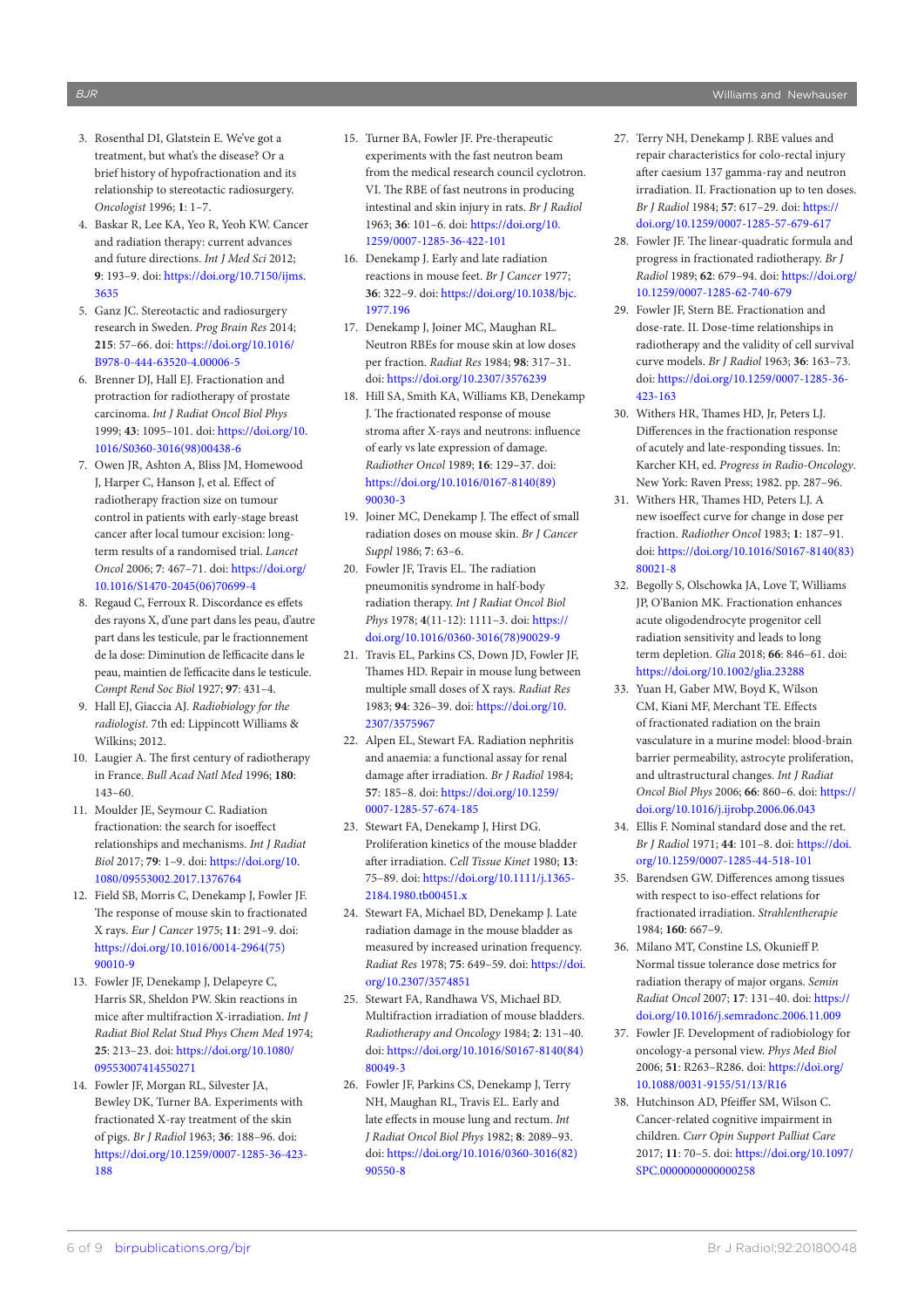- 39. Klee NS, McCarthy CG, Martinez-Quinones P, Webb RC. Out of the frying pan and into the fire: damage-associated molecular patterns and cardiovascular toxicity following cancer therapy. *Ther Adv Cardiovasc Dis* 2017; **11**: 297–317. doi: <https://doi.org/10.1177/1753944717729141>
- 40. Nolan MT, Russell DJ, Marwick TH. Longterm risk of heart failure and myocardial dysfunction after thoracic radiotherapy: a systematic review. *Can J Cardiol* 2016; **32**: 908–20. doi: [https://doi.org/10.1016/j.cjca.](https://doi.org/10.1016/j.cjca.2015.12.020) [2015.12.020](https://doi.org/10.1016/j.cjca.2015.12.020)
- 41. Ringash J, Bernstein LJ, Devins G, Dunphy C, Giuliani M, Martino R, et al. Head and neck cancer survivorship: learning the needs, meeting the needs. *Semin Radiat Oncol* 2018; **28**: 64–74. doi: [https://doi.org/](https://doi.org/10.1016/j.semradonc.2017.08.008) [10.1016/j.semradonc.2017.08.008](https://doi.org/10.1016/j.semradonc.2017.08.008)
- 42. Stubblefield MD. Neuromuscular complications of radiation therapy. *Muscle Nerve* 2017; **56**: 1031–40. doi: [https://doi.](https://doi.org/10.1002/mus.25778) [org/10.1002/mus.25778](https://doi.org/10.1002/mus.25778)
- 43. Van Le L, McCormack M. Enhancing care of the survivor of gynecologic cancer: managing the menopause and radiation toxicity. *Am Soc Clin Oncol Educ Book* 2016; **35**: e270–e275. doi: [https://doi.org/10.](https://doi.org/10.14694/EDBK_158676) [14694/EDBK\\_158676](https://doi.org/10.14694/EDBK_158676)
- 44. van Leeuwen FE, Ng AK. Long-term risk of second malignancy and cardiovascular disease after hodgkin lymphoma treatment. *Hematology Am Soc Hematol Educ Program* 2016; **2016**: 323–30. doi: [https://doi.org/10.](https://doi.org/10.1182/asheducation-2016.1.323) [1182/asheducation-2016.1.323](https://doi.org/10.1182/asheducation-2016.1.323)
- 45. Groves AM, Johnston CJ, Williams JP, Finkelstein JN. Role of infiltrating monocytes in the development of radiationinduced pulmonary fibrosis. *Radiat Res* 2018; **189**: 300–11. doi: [https://doi.org/10.](https://doi.org/10.1667/RR14874.1) [1667/RR14874.1](https://doi.org/10.1667/RR14874.1)
- 46. McBride WH, Ganapathy E, Lee M-H, Nesseler JP, Nguyen C, Schaue D. A perspective on the impact of radiation therapy on the immune rheostat. *Br J Radiol* 2017; **90**: 20170272. doi: [https://doi.org/10.](https://doi.org/10.1259/bjr.20170272) [1259/bjr.20170272](https://doi.org/10.1259/bjr.20170272)
- 47. Barnea D, Raghunathan N, Friedman DN, Tonorezos ES. Obesity and metabolic disease after childhood cancer. *Oncol* 2015; **29**: 849–55.
- <span id="page-7-0"></span>48. Clement SC, Kremer LCM, Verburg FA, Simmons JH, Goldfarb M, Peeters RP, et al. Balancing the benefits and harms of thyroid cancer surveillance in survivors of childhood, adolescent and young adult cancer: recommendations from the international late effects of childhood cancer guideline harmonization group in collaboration with the PanCareSurFup Consortium. *Cancer Treat Rev* 2018; **63**:

#### 28–39. doi: [https://doi.org/10.1016/j.ctrv.](https://doi.org/10.1016/j.ctrv.2017.11.005) [2017.11.005](https://doi.org/10.1016/j.ctrv.2017.11.005)

- 49. Gibson TM, Ehrhardt MJ, Ness KK. Obesity and metabolic syndrome among adult survivors of childhood leukemia. *Curr Treat Options Oncol* 2016; **17**: 17. doi: [https://doi.](https://doi.org/10.1007/s11864-016-0393-5) [org/10.1007/s11864-016-0393-5](https://doi.org/10.1007/s11864-016-0393-5)
- 50. Inskip PD, Sigurdson AJ, Veiga L, Bhatti P, Ronckers C, Rajaraman P, et al. Radiationrelated new primary solid cancers in the childhood cancer survivor study: comparative radiation dose response and modification of treatment effects. *Int J Radiat Oncol Biol Phys* 2016; **94**: 800–7. doi: <https://doi.org/10.1016/j.ijrobp.2015.11.046>
- 51. Jackson TJ, Mostoufi-Moab S, Hill-Kayser C, Balamuth NJ, Arkader A. Musculoskeletal complications following total body irradiation in hematopoietic stem cell transplant patients. *Pediatr Blood Cancer* 2018; **65**. doi: [https://doi.org/10.1002/pbc.](https://doi.org/10.1002/pbc.26905) [26905](https://doi.org/10.1002/pbc.26905)
- 52. Kamran SC, Berrington de Gonzalez A, Ng A, Haas-Kogan D, Viswanathan AN. Therapeutic radiation and the potential risk of second malignancies. *Cancer* 2016; **122**: 1809–21. doi: [https://doi.org/10.1002/cncr.](https://doi.org/10.1002/cncr.29841) [29841](https://doi.org/10.1002/cncr.29841)
- 53. Nathan PC, Amir E, Abdel-Qadir H. Cardiac outcomes in survivors of pediatric and adult cancers. *Can J Cardiol* 2016; **32**: 871–80. doi: [https://doi.org/10.1016/j.cjca.](https://doi.org/10.1016/j.cjca.2016.02.065) [2016.02.065](https://doi.org/10.1016/j.cjca.2016.02.065)
- 54. Varedi M, McKenna R, Lamberg EM. Balance in children with acute lymphoblastic leukemia. *Pediatrics International* 2017; **59**: 293–302. doi: [https://](https://doi.org/10.1111/ped.13141) [doi.org/10.1111/ped.13141](https://doi.org/10.1111/ped.13141)
- 55. Wijnen M, van den Heuvel-Eibrink MM, Medici M, Peeters RP, van der Lely AJ, Neggers SJCMM. Risk factors for subsequent endocrine-related cancer in childhood cancer survivors. *Endocr Relat Cancer* 2016; **23**: R299–R321. doi: [https://](https://doi.org/10.1530/ERC-16-0113) [doi.org/10.1530/ERC-16-0113](https://doi.org/10.1530/ERC-16-0113)
- 56. Felicetti F, Fortunati N, Brignardello E. Cancer survivors: an expanding population with an increased cardiometabolic risk. *Diabetes Res Clin Pract* 2018; **S0168-8227**: 31839–9. doi: [https://doi.org/10.1016/j.](https://doi.org/10.1016/j.diabres.2018.02.016) [diabres.2018.02.016](https://doi.org/10.1016/j.diabres.2018.02.016)
- 57. Follin C, Gabery S, Petersén Å, Sundgren PC, Björkman-Burtcher I, Lätt J, et al. Associations between metabolic risk factors and the hypothalamic volume in childhood leukemia survivors treated with cranial radiotherapy. *PLoS One* 2016; **11**: e0147575. doi: [https://doi.org/10.1371/journal.pone.](https://doi.org/10.1371/journal.pone.0147575) [0147575](https://doi.org/10.1371/journal.pone.0147575)
- <span id="page-7-1"></span>58. Ahlawat S, Haffty BG, Goyal S, Kearney T, Kirstein L, Chen C, et al. Short-course

hypofractionated radiation therapy with boost in women with stages 0 to IIIa breast cancer: a phase 2 trial. *Int J Radiat Oncol Biol Phys* 2016; **94**: 118–25. doi: [https://doi.](https://doi.org/10.1016/j.ijrobp.2015.09.011) [org/10.1016/j.ijrobp.2015.09.011](https://doi.org/10.1016/j.ijrobp.2015.09.011)

- 59. Shaikh T, Li T, Handorf EA, Johnson ME, Wang LS, Hallman MA, et al. Longterm patient-reported outcomes from a phase 3 randomized prospective trial of conventional versus hypofractionated radiation therapy for localized prostate cancer. *Int J Radiat Oncol Biol Phys* 2017; **97**: 722–31. doi: [https://doi.org/10.1016/j.ijrobp.](https://doi.org/10.1016/j.ijrobp.2016.12.034) [2016.12.034](https://doi.org/10.1016/j.ijrobp.2016.12.034)
- 60. Wang TJC, Wu C-C, Jani A, Estrada J, Ung T, Chow DS, et al. Hypofractionated radiation therapy versus standard fractionated radiation therapy with concurrent temozolomide in elderly patients with newly diagnosed glioblastoma. *Pract Radiat Oncol* 2016; **6**: 306–14. doi: [https://](https://doi.org/10.1016/j.prro.2015.12.001) [doi.org/10.1016/j.prro.2015.12.001](https://doi.org/10.1016/j.prro.2015.12.001)
- <span id="page-7-2"></span>61. Jacob P, Stram DO. Late health effects of radiation exposure: new statistical, epidemiological, and biological approaches. *Int J Radiat Biol* 2013; **89**: 673–83. doi: [https://doi.org/10.3109/09553002.2013.](https://doi.org/10.3109/09553002.2013.767996) [767996](https://doi.org/10.3109/09553002.2013.767996)
- 62. Wells EM, Ullrich NJ, Seidel K, Leisenring W, Sklar CA, Armstrong GT, et al. Longitudinal assessment of late-onset neurologic conditions in survivors of childhood central nervous system tumors: a childhood cancer survivor study report. *Neuro Oncol* 2018; **20**: 132–42. doi: [https://](https://doi.org/10.1093/neuonc/nox148) [doi.org/10.1093/neuonc/nox148](https://doi.org/10.1093/neuonc/nox148)
- 63. Sung Uk L, Young Ae K, Young-Ho Y, Yeon-Joo K, Myong Cheol L, Sang-Yoon P, et al. General health status of long-term cervical cancer survivors after radiotherapy. *Strahlenther Onkol* 2017; **193**: 543–51. doi: <https://doi.org/10.1007/s00066-017-1143-8>
- <span id="page-7-3"></span>64. Tzu S. *The art of war: bilingual chinese and English text*. North Clarendon, VT, USA: Tuttle Publishing; 2017.
- <span id="page-7-4"></span>65. Mariotto AB, Yabroff KR, Shao Y, Feuer EJ, Brown ML. Projections of the cost of cancer care in the United States: 2010-2020. *J Natl Cancer Inst* 2011; **103**: 117–28. doi: [https://](https://doi.org/10.1093/jnci/djq495) [doi.org/10.1093/jnci/djq495](https://doi.org/10.1093/jnci/djq495)
- <span id="page-7-5"></span>66. Tubiana M. Can we reduce the incidence of second primary malignancies occurring after radiotherapy? A critical review. *Radiotherapy and Oncology* 2009; **91**: 4–15. doi: [https://doi.org/10.1016/j.radonc.2008.](https://doi.org/10.1016/j.radonc.2008.12.016) [12.016](https://doi.org/10.1016/j.radonc.2008.12.016)
- <span id="page-7-6"></span>67. Hardy KK, Willard VW, Gioia A, Sharkey C, Walsh KS. Attention-mediated neurocognitive profiles in survivors of pediatric brain tumors: comparison to children with neurodevelopmental ADHD.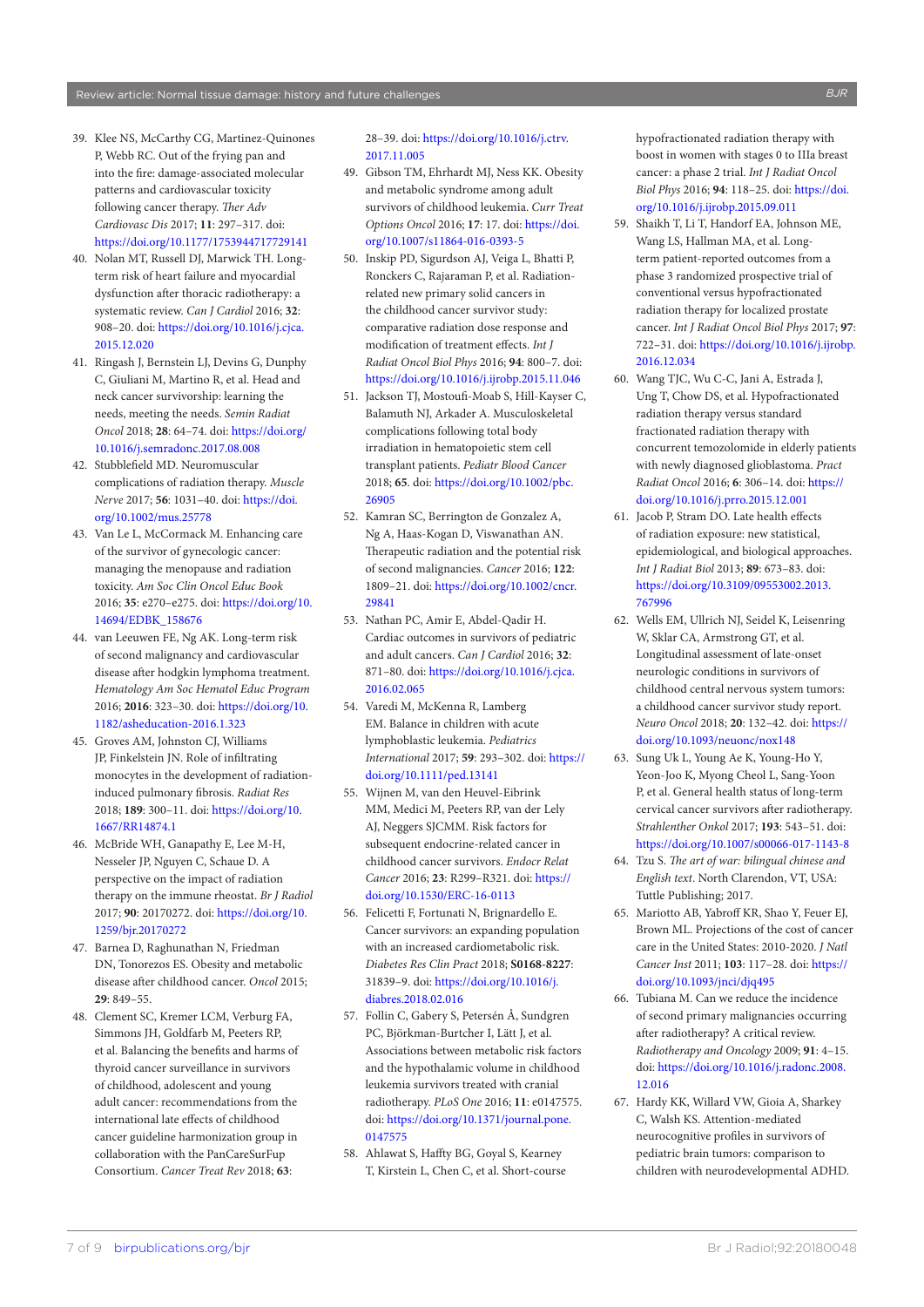*Neuro Oncol* 2017; **14**. doi: [https://doi.org/](https://doi.org/10.1093/neuonc/nox174) [10.1093/neuonc/nox174](https://doi.org/10.1093/neuonc/nox174)

- 68. Netson KL, Ashford JM, Skinner T, Carty L, Wu S, Merchant TE, et al. Executive dysfunction is associated with poorer health-related quality of life in pediatric brain tumor survivors. *J Neurooncol* 2016; **128**: 313–21. doi: [https://doi.org/10.1007/](https://doi.org/10.1007/s11060-016-2113-1) [s11060-016-2113-1](https://doi.org/10.1007/s11060-016-2113-1)
- <span id="page-8-0"></span>69. Materazzo C, Massimino M, Schiavello E, Podda M, Gandola L, Cefalo G, et al. Clinical and subclinical cardiac late effects in pediatric hodgkin's lymphoma survivors. *Tumori* 2017; **103**: 566–71. doi: [https://doi.](https://doi.org/10.5301/tj.5000670) [org/10.5301/tj.5000670](https://doi.org/10.5301/tj.5000670)
- 70. Mulrooney DA, Soliman EZ, Ehrhardt MJ, Lu L, Duprez DA, Luepker RV, et al. Electrocardiographic abnormalities and mortality in aging survivors of childhood cancer: a report from the St Jude Lifetime Cohort Study. *Am Heart J* 2017; **189**: 19–27. doi: [https://doi.org/10.1016/j.ahj.2017.03.](https://doi.org/10.1016/j.ahj.2017.03.023) [023](https://doi.org/10.1016/j.ahj.2017.03.023)
- <span id="page-8-1"></span>71. Hesseling PB, Hough SF, Nel ED, van Riet FA, Beneke T, Wessels G. Bone mineral density in long-term survivors of childhood cancer. *Int J Cancer* 1998; **78:**–44–7. doi: [https://doi.org/10.1002/\(SICI\)1097-0215\(](https://doi.org/10.1002/(SICI)1097-0215(1998)78:11+<44::AID-IJC13>3.0.CO;2-A) [1998\)78:11+<44::AID-IJC13>3.0.CO;2-A](https://doi.org/10.1002/(SICI)1097-0215(1998)78:11+<44::AID-IJC13>3.0.CO;2-A)
- 72. Mostoufi-Moab S, Grimberg A. Pediatric brain tumor treatment: growth consequences and their management. *Pediatr Endocrinol Rev* 2010; **8**: 6–17.
- 73. Vassilopoulou-Sellin R, Brosnan P, Delpassand A, Zietz H, Klein MJ, Jaffe N. Osteopenia in young adult survivors of childhood cancer. *Med Pediatr Oncol* 1999; **32**: 272–8. doi: [https://doi.org/10.1002/\(](https://doi.org/10.1002/(SICI)1096-911X(199904)32:4<272::AID-MPO6>3.0.CO;2-G) [SICI\)1096-911X\(199904\)32:4<272::AID-](https://doi.org/10.1002/(SICI)1096-911X(199904)32:4<272::AID-MPO6>3.0.CO;2-G)[MPO6>3.0.CO;2-G](https://doi.org/10.1002/(SICI)1096-911X(199904)32:4<272::AID-MPO6>3.0.CO;2-G)
- <span id="page-8-2"></span>74. Dumas A, Allodji R, Fresneau B, Valteau-Couanet D, El-Fayech C, Pacquement H, et al. The right to be forgotten: a change in access to insurance and loans after childhood cancer? *J Cancer Surviv* 2017; **11**: 431–7. doi: [https://doi.org/](https://doi.org/10.1007/s11764-017-0600-9) [10.1007/s11764-017-0600-9](https://doi.org/10.1007/s11764-017-0600-9)
- <span id="page-8-3"></span>75. Newhauser WD, Durante M. Assessing the risk of second malignancies after modern radiotherapy. *Nat Rev Cancer* 2011; **11**: 438– 48. doi:<https://doi.org/10.1038/nrc3069>
- <span id="page-8-4"></span>76. Berrington de Gonzalez A, Vikram B, Buchsbaum JC, de Vathaire F, Dörr W, Hass-Kogan D, et al. A clarion call for large-scale collaborative studies of pediatric proton therapy. *Int J Radiat Oncol Biol Phys* 2017; **98**: 980–1. doi: [https://doi.org/10.](https://doi.org/10.1016/j.ijrobp.2017.03.033) [1016/j.ijrobp.2017.03.033](https://doi.org/10.1016/j.ijrobp.2017.03.033)
- <span id="page-8-5"></span>77. Diallo I, Haddy N, Adjadj E, Samand A, Quiniou E, Chavaudra J, et al. Frequency distribution of second solid cancer locations

in relation to the irradiated volume among 115 patients treated for childhood cancer. *Int J Radiat Oncol Biol Phys* 2009; **74**: 876–83. doi: [https://doi.org/10.1016/j.ijrobp.](https://doi.org/10.1016/j.ijrobp.2009.01.040) [2009.01.040](https://doi.org/10.1016/j.ijrobp.2009.01.040)

- 78. Dörr W, Herrmann T. Cancer induction by radiotherapy: dose dependence and spatial relationship to irradiated volume. *J Radiol Prot* 2002; **22:**–A117–A121. doi: [https://doi.](https://doi.org/10.1088/0952-4746/22/3A/321) [org/10.1088/0952-4746/22/3A/321](https://doi.org/10.1088/0952-4746/22/3A/321)
- <span id="page-8-6"></span>79. Jagetic LJ, Newhauser WD. A simple and fast physics-based analytical method to calculate therapeutic and stray doses from external beam, megavoltage X-ray therapy. *Phys Med Biol* 2015; **60**: 4753–75. doi: [https://doi.org/10.1088/0031-9155/60/12/](https://doi.org/10.1088/0031-9155/60/12/4753) [4753](https://doi.org/10.1088/0031-9155/60/12/4753)
- <span id="page-8-7"></span>80. Newhauser WD, Schneider C, Wilson L, Shrestha S, Donahue W. review of analytical models of stray radiation exposures from photon- and proton-beam radiotherapies. *Radiat Prot Dosimetry* 2017; **9**: 1–7. doi: <https://doi.org/10.1093/rpd/ncx245>
- 81. Schneider CW, Newhauser WD, Wilson LJ, Schneider U, Kaderka R, Miljanić S, et al. A descriptive and broadly applicable model of therapeutic and stray absorbed dose from 6 to 25 MV photon beams. *Med Phys* 2017; **44**: 3805–14. doi: [https://doi.org/10.1002/mp.](https://doi.org/10.1002/mp.12286) [12286](https://doi.org/10.1002/mp.12286)
- <span id="page-8-8"></span>82. Newhauser WD, Fontenot JD, Mahajan A, Kornguth D, Stovall M, Zheng Y, et al. The risk of developing a second cancer after receiving craniospinal proton irradiation. *Phys Med Biol* 2009; **54**: 2277–91. doi: <https://doi.org/10.1088/0031-9155/54/8/002>
- <span id="page-8-9"></span>83. Newhauser WD, Berrington de Gonzalez A, Schulte R, Lee C. A review of radiotherapyinduced late effects research after advanced technology treatments. *Front Oncol* 2016; **6**: 13. doi: [https://doi.org/10.3389/fonc.2016.](https://doi.org/10.3389/fonc.2016.00013) [00013](https://doi.org/10.3389/fonc.2016.00013)
- <span id="page-8-10"></span>84. Kirsch DG, Diehn M, Kesarwala AH, Maity A, Morgan MA, Schwarz JK, et al. The future of radiobiology. *JNCI: Journal of the National Cancer Institute* 2017; **14**. doi: <https://doi.org/10.1093/jnci/djx231>
- 85. Wallner PE, Anscher MS, Barker CA, Bassetti M, Bristow RG, Cha YI, et al. Current status and recommendations for the future of research, teaching, and testing in the biological sciences of radiation oncology: report of the American Society for Radiation Oncology Cancer Biology/ Radiation Biology Task Force, executive summary. *Int J Radiat Oncol Biol Phys* 2014; **88**: 11–17. doi: [https://doi.org/10.1016/j.](https://doi.org/10.1016/j.ijrobp.2013.09.040) iirobp.2013.09.040
- <span id="page-8-11"></span>86. Stone HB, Moulder JE, Coleman CN, Ang KK, Anscher MS, Barcellos-Hoff MH, et al. Models for evaluating agents intended for

the prophylaxis, mitigation and treatment of radiation injuries. Report of an NCI Workshop, December 3-4, 2003. *Radiat Res* 2004; **162**: 711–28. doi: [https://doi.org/10.](https://doi.org/10.1667/RR3276) [1667/RR3276](https://doi.org/10.1667/RR3276)

- 87. Coleman CN, Higgins GS, Brown JM, Baumann M, Kirsch DG, Willers H, et al. Improving the predictive value of preclinical studies in support of radiotherapy clinical trials. *Clin Cancer Res* 2016; **22**: 3138–47. doi: [https://doi.org/10.1158/1078-0432.](https://doi.org/10.1158/1078-0432.CCR-16-0069) [CCR-16-0069](https://doi.org/10.1158/1078-0432.CCR-16-0069)
- <span id="page-8-12"></span>88. Hopewell JW, Rezvani M, Moustafa HF. The pig as a model for the study of radiation effects on the lung. *Int J Radiat Biol* 2000; **76**: 447–52.
- <span id="page-8-16"></span>89. Williams JP, Brown SL, Georges GE, Hauer-Jensen M, Hill RP, Huser AK, et al. Animal models for medical countermeasures to radiation exposure. *Radiat Res* 2010; **173**: 557–78. doi: [https://](https://doi.org/10.1667/RR1880.1) [doi.org/10.1667/RR1880.1](https://doi.org/10.1667/RR1880.1)
- <span id="page-8-13"></span>90. Haston CK. Mouse genetic approaches applied to the normal tissue radiation response. *Front Oncol* 2012; **2**: 94. doi: <https://doi.org/10.3389/fonc.2012.00094>
- 91. Kirsch DG. Using genetically engineered mice for radiation research. *Radiat Res* 2011; **176**: 275–9. doi: [https://doi.org/10.1667/](https://doi.org/10.1667/RRXX35.1) [RRXX35.1](https://doi.org/10.1667/RRXX35.1)
- <span id="page-8-14"></span>92. Sharplin J, Franko AJ. A quantitative histological study of strain-dependent differences in the effects of irradiation on mouse lung during the intermediate and late phases. *Radiat Res* 1989; **119**: 15–31. doi: <https://doi.org/10.2307/3577364>
- 93. Sharplin J, Franko AJ. A quantitative histological study of strain-dependent differences in the effects of irradiation on mouse lung during the early phase. *Radiat Res* 1989; **119**: 1–14. doi: [https://doi.org/10.](https://doi.org/10.2307/3577363) [2307/3577363](https://doi.org/10.2307/3577363)
- <span id="page-8-15"></span>94. Verhaegen F, Dubois L, Gianolini S, Hill MA, Karger CP, Lauber K, et al. ESTRO ACROP: technology for precision small animal radiotherapy research: optimal use and challenges. *Radiotherapy and Oncology* 2018; **126**: 471–8. doi: [https://doi.org/10.](https://doi.org/10.1016/j.radonc.2017.11.016) [1016/j.radonc.2017.11.016](https://doi.org/10.1016/j.radonc.2017.11.016)
- 95. Koontz BF, Verhaegen F, De Ruysscher D. Tumour and normal tissue radiobiology in mouse models: how close are mice to minihumans? *Br J Radiol* 2017; **90**: 20160441. doi: <https://doi.org/10.1259/bjr.20160441>
- 96. Rivina L, Schiestl R. Mouse models of radiation-induced cancers. *Adv Genet* 2013; **84**: 83–122. doi: [https://doi.org/10.1016/](https://doi.org/10.1016/B978-0-12-407703-4.00003-7) [B978-0-12-407703-4.00003-7](https://doi.org/10.1016/B978-0-12-407703-4.00003-7)
- <span id="page-8-17"></span>97. Bentzen SM. Preventing or reducing late side effects of radiation therapy: radiobiology meets molecular pathology.